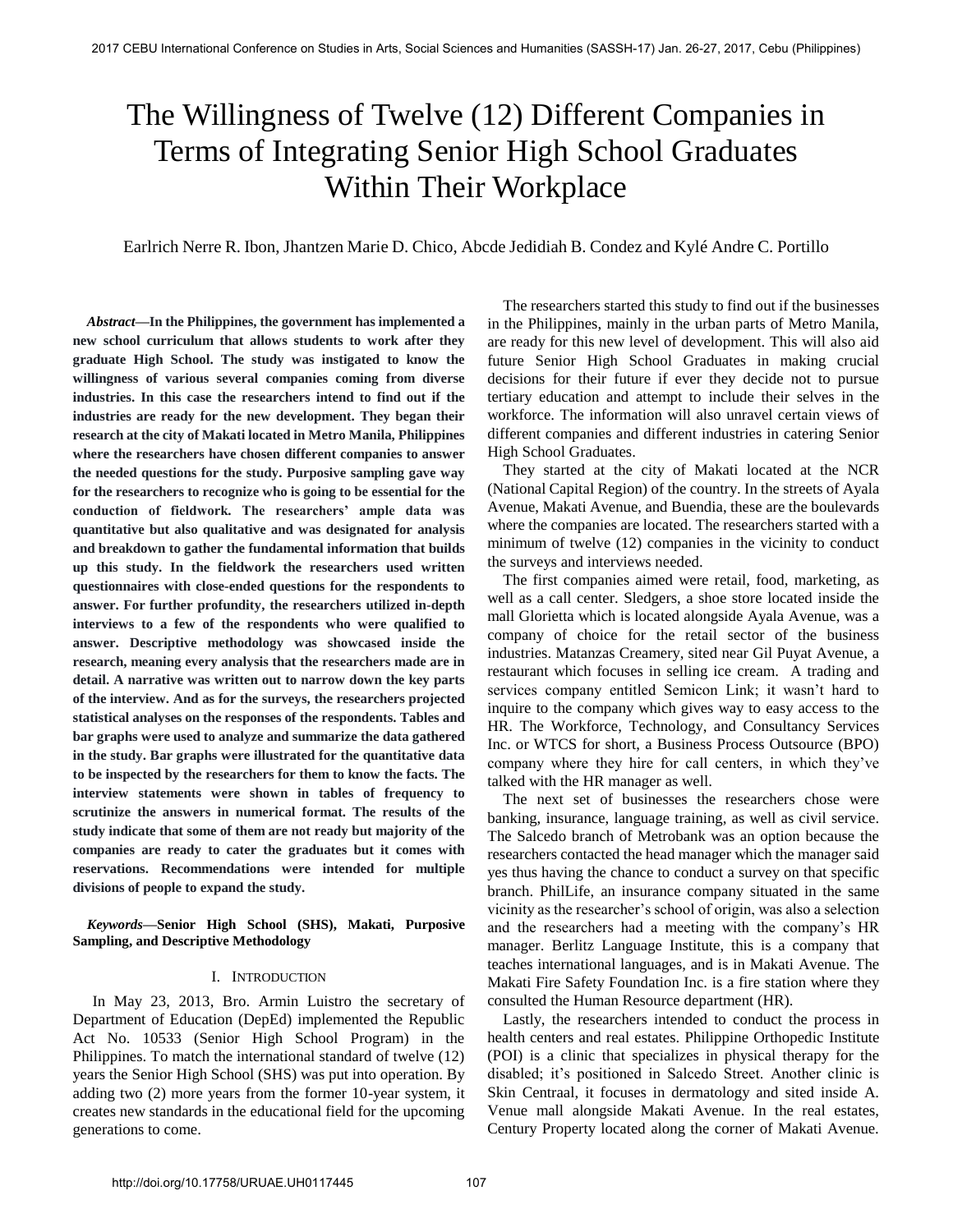The second one is Pinnacle Real Estate Consulting Services Inc. where the firm concentrates on consultations on other real estate companies.

These companies will embody the research itself, meaning that all the data coming from this study will be obtained from the various industries. The limitations are within the range of the twelve (12) different businesses that the researchers selected. Diversity is a must to gather numerous perceptions between different points of views.

## II. DESIGN AND PROCEDURE

## *A. The Research Design*

 The researchers aimed to seek the views of different companies when it comes to the employment of the future Senior High School Graduates. The main objective of the researchers is to attain the honest opinions of the companies. They devised multiple surveys and interviews in the different companies that participated in the study. The structure of the design will let the participants answer the survey afterward; the researchers will then proceed to let the participants' voice out their opinions in the interview. The survey gives significant quantitative data for the study, for the in-depth interview it enhances the data for further eminence.

 This will be discerning in the research and not only will it benefit the researchers, it will also benefit the Senior High School students. The topic "What are the Perceptions of Different Companies in Hiring Senior High School Graduates?" is a broad outline of twelve (12) companies and their perspective. Their thoughts are placed throughout detailed surveys and intricate interviews.

## *B. Tradition of Inquiry*

 The most suitable tradition of inquiry is the Case Study. This will enable access to a bigger platform in terms of the content and the data that will be presented. The research is about real-life phenomena, as a case study should. The occurrence of the new educational system in the country and the numerous possibilities this will serve as an outcome. The objectives and conclusions will be derived by the researchers throughout the span of their fieldwork and research.

 Furthermore, a case study allocates the researchers in the view point of the problem solvers and will be befitting and advantageous in knowing the current happenings. A case study will also provide continuous elaborated analysis on the said topic. It brings general-to-specific ideas to the table and it simplifies complex concepts by narrowing down possible results of the research.

## *C. The Participants/Key Informants and the Selection Technique*

 The researchers assessed the twelve (12) companies selected present in Makati City. Within those establishments, they have pragmatically chosen the branch in the business, by inspecting the possible divisions that will match the researchers' endeavors along with the conceivable data to augment the research further. The selection technique utilized was purposive sampling wherein each participant has been chosen due to various factors

such as competence, position and experience in their line of work.

 These were systematic interviews and surveys because the researchers gave the participants ample time being that they received mails and notifications on what will they be answering. These were conducted throughout the fieldwork and were focused mainly on the Human Resource (HR) Department and the managers of the scoped companies. The researchers have decided to consult the said people after deliberating the possible participants and the magnitude of their input in accordance to the study. The researchers interviewed people in different levels of management inside the companies.

 Mr. Elmer L. Garcia, the branch manager of the retail shoe store Sledgers, located in Glorietta. He is professional at his work and he was one of the few contributors who were participative in the fieldwork. Mr. Philip Sayas, the owner of Matansaz Creamery is a graduate of Polytechnic University of the Philippines as a scholar. He has been in the food industry for twenty (20) years and he was persistent in answering the questions of the interview. Mr. Jose Francisco Chico, the president of SemiconLink for sixteen (16) years, is a graduate from Informatics College with the courses of Information and technology. Mr. Jester Condez, the head consultant of WTCS Inc.; he graduated in De La Salle University Manila.

 The next sets of participants are from Metrobank, PhilLife, Makati Fire Safety Foundation Inc., and Berlitz Language Institute. Ms. Rajni Ramchand the branch operations manager of the Salcedo branch of Metrobank graduated from Assumption College San Lazaro and has twelve (12) years of experience. Mrs. Fatima Robles is the Senior Manager of the PhilLife Company present in the same vicinity as the researchers' place of education. Ms. Marieta Capundag has had fourteen (14) years of experience in her job as a part of the Makati Fire Safety Foundation Inc. and she also graduated from Metropolitan College of Nursing. Mr. Michael Martin the owner of Berlitz Language Institute; his answers were straight to the point.

 The last sets of participants are from Philippine Orthopedic Institute (POI), Skin Centraal, Pinnacle Real Estate Consulting Services Inc., and Century Property. Mr. Eugene Del Rosario the owner and operations manager of Skin Centraal, moreover he is a Summa Cum Laude of Ateneo De Manila. Ms. Romina Francis Tiu, the interviewee from Century Properties graduated from St. Scholastica's College and she's a project director in Asia and Europe. Last but not the least, is Ms. Enna Que the HR manager of Pinnacle, she has been in the company for more than a year.

## *D. Data Generation Report*

 During the fieldwork that was commenced in the various companies, the researchers prompted in-depth interviews to a few participants from the businesses. The questions in the interview were centralized in their judgments and viewpoint on the researchers said topic. The survey questionnaire also revolves around the companies' opinions and standpoint.

 The timespan of the fieldwork per each company did not take long; the researchers directed their surveys and answered any inquiries that the participants asked. A short interview was initiated for a few of the participants after answering the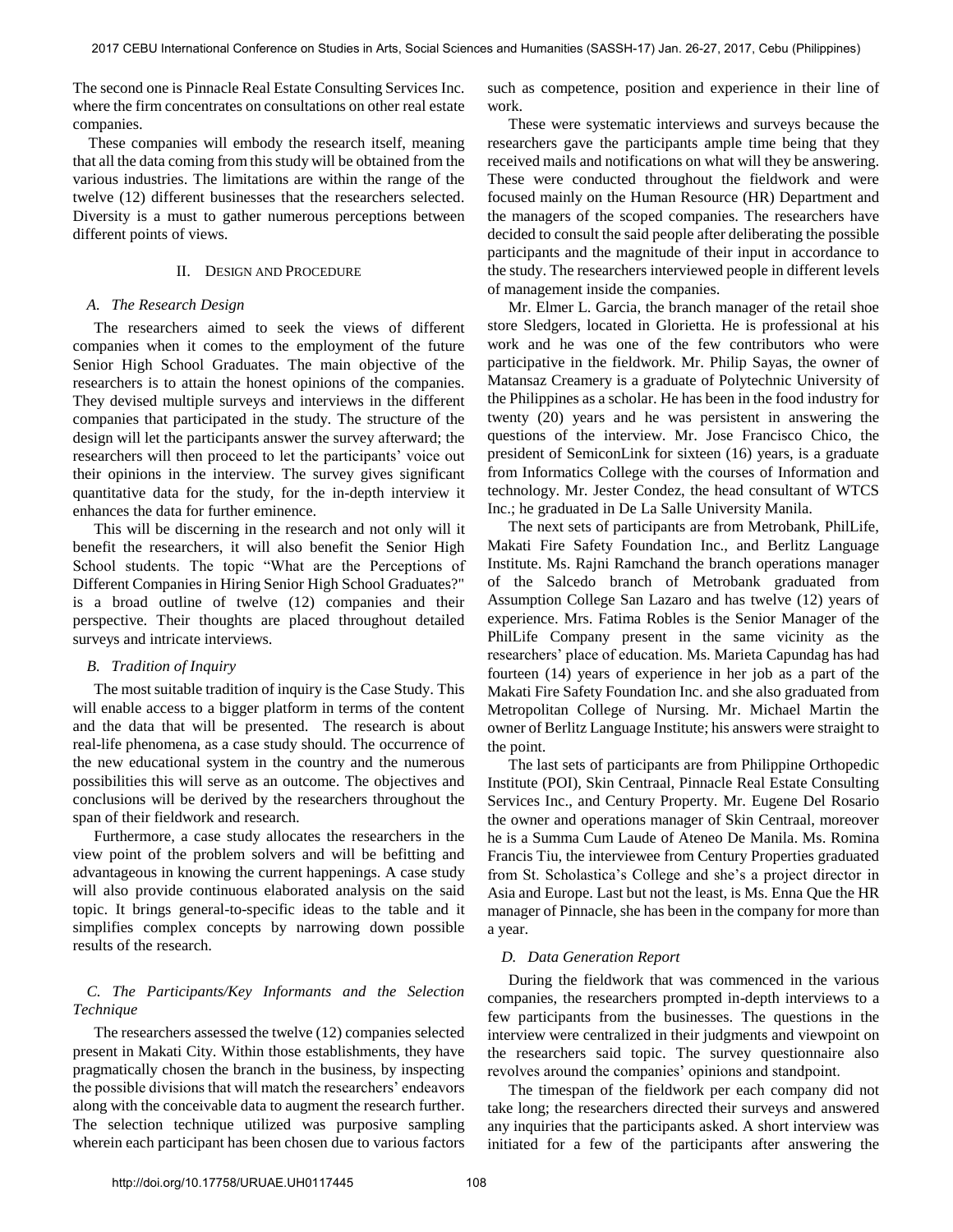researchers' survey. The interviews lasted between three (3) to ten (10) minutes depending on the answers of the participants.

 The researchers invested a lot of time in inquiring for multiple companies due to the companies' hectic schedule and their tendency to pass the researchers' inquiries from one personnel to another. Although this occurred, the companies that are present in this study were still direct in participating with the researchers' requisitions which was compensated for the time lost.

## III. SUMMARY OF RESULTS

In this study the researchers have formulated the results and conclusions of the study. These results and conclusions bring forth the consensus of all the collected data from the research. For future usage of the study, the recommendations are assigned aimed at specific divisions.

#### *A. Summary of Results*

This is the outline of the purpose of the study, how the data was gathered, and the final results of the records.

# *1. Readiness of Companies*

The rationale of this study was to know the diverse opinions and points of the chosen companies regarding their readiness in adjusting and accommodating the new Senior High School Program. To achieve this goal the researchers needed to set necessary objectives. They devised questions for them to answer throughout the study. Determining the readiness of the companies as well as the things to consider in hiring are key components in the process of this study.

## *2. Gathering of Data*

 The study fieldwork happened in Makati City during the months of late October to early December. The researchers used purposive survey questionnaires and in-depth interviews to verify the needed information. To conduct these methods of research the researchers prompted to speak to the Human Resource department or the administrative side of the chosen companies, in order for them to answer the survey and it gives the researchers an opportunity to carry out the interview. Choosing the respondents and interviewees of this study was planned by the researchers that they will opt to the HR department or the admin.

## *3. Interpretation of Data*

Statistics were shown in tables and bar graphs for the quantitative part of the study which are the surveys with a total of thirty (30) respondents and a narrative on the qualitative part of the study which are the interviews with twelve (12) interviewees.

#### *B. Summary of Quantitative Analysis*

The summation of the analysis is rounded up in a final figure where all of the initial twenty-five (25) questions of the survey are entered. The final table shows all of the response from the respondents.



 For the data analysis in the survey the researchers can presume that majority of them agree on the questions that the researchers provided. From the data the researchers can also project that there were a few who hold opposing views in some questions.

## *C. Summary of Qualitative Analysis*

 In the citation of information in the interviews, the researchers can conclude that most of them are ready to hire SHS graduates with a ratio of 10:2. Some interviewees were sure of their answers but some were still unsure due to the lack of time that the SHS program has been active. Multiple helpful facts were given by the interviewees to further deepen the study.

## IV. CONCLUSIONS

The conclusion of the study answers the three (3) objectives. After the conducting of the surveys and interviews the researchers have a current hypothesis to present. This hypothesis branches out to reach the answers of the three (3) objectives.

1. The researchers can safely conclude that majority of the businesses that have volunteered in the conduction of the fieldwork are ready for the new development. Basing on the answered surveys and as well as the narratives of the interviews most of the companies specifically ten (10) out of twelve (12) said that they can accommodate the Senior High School graduates.

2. The next conclusion is to aid the Senior High School graduates in making the choice of whether they pursue college or take up a low ranking job. The answers given by the participants indicate that they will most likely choose a college graduate than a Senior High School graduate.

3. Lastly, to learn the views of the different companies. These companies in the study stated that they will cater the Senior High School graduates however there are exceptions and reservations. For example, the Senior High School graduate employees only have limited options when it comes to promotion. Another one is that they will only accept the graduates as rank and file employees. This concludes that even if the companies are willing to accept the graduates it comes with terms and conditions.

### V. RECOMMENDATIONS

To expand and improve the research further the following recommendations are proposed: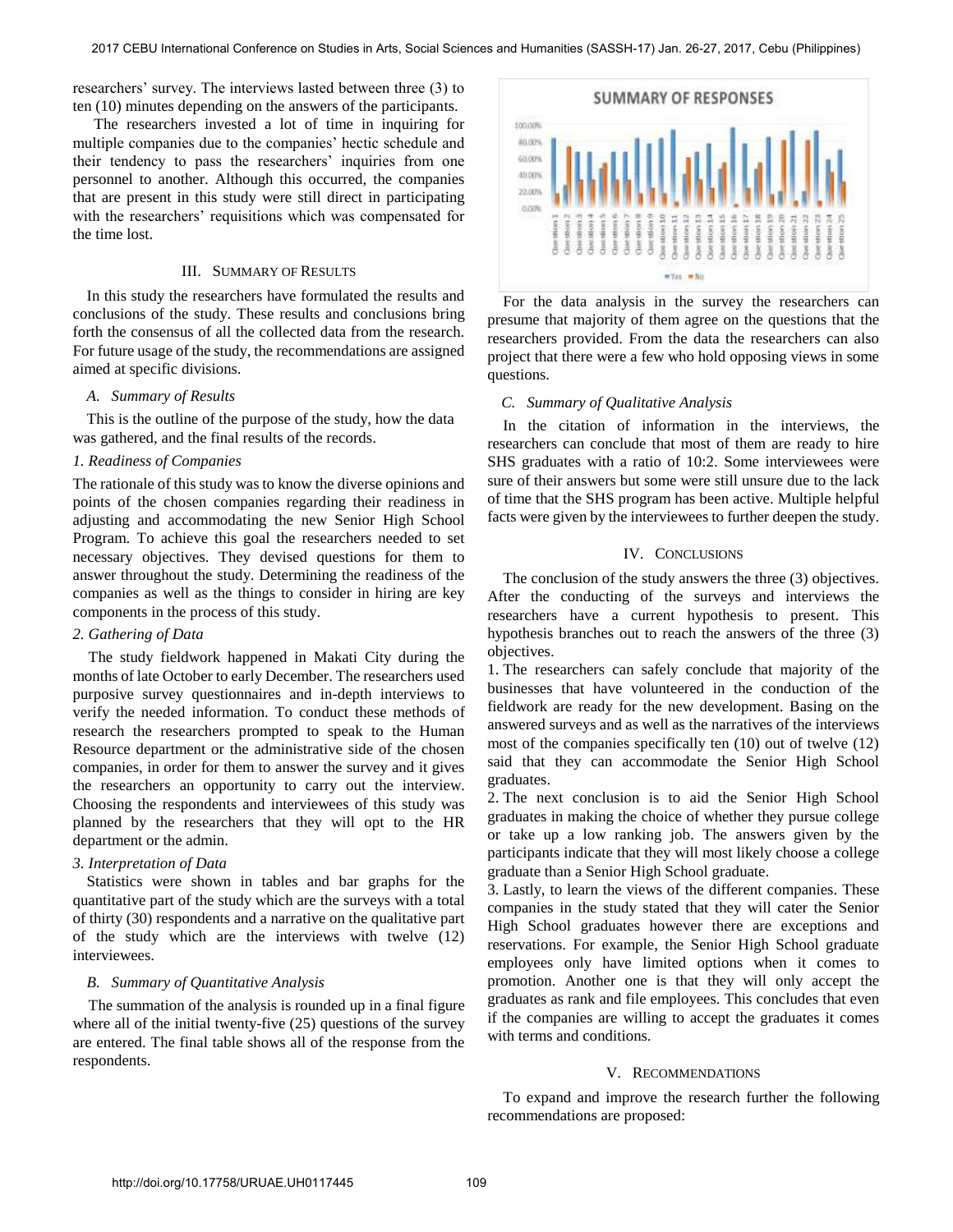The following recommendations are offered for future researchers. The first one is to increase the range of the companies for more perspectives and viewpoints to enhance the research. Additionally, supply further questions in the surveys and interviews to elaborate more data into the study. Lastly, enlarge the scope and limitations of the study by conducting it in different cities and possibly more industries.

1. The recommendation for the Senior High School Graduates is them taking up higher education. Even though that a lot of companies agreed that they can accommodate the Senior High School Graduates, these come with exceptions and conditions. The safest route is to pursue a college degree to enhance the specialized occupation desired. These industries are willing to cater Senior High School Graduates but they need more time to adjust and adapt to the new setup of the school curriculum. Another one is that the government does not endorse the Senior High School Program towards companies for them to have a heads up or basic knowledge in the Senior High School Graduates.

2. The recommendation for the schools is for them to partner with companies and give the students prior information and the needed skills for them to be job ready. A good example of this is on-the-job training (OJT) for the SHS students. Just like the researchers' chosen company Pinnacle Real Estate, the company is partnered with schools for accepting students as OJTs. Partnering schools with companies provide a better connection and help for the future Senior High School graduates. This also gives schools a boost of assurance on their side of the matter.

3. The recommendation for DepEd is to make sure that all or most of the companies are aware about the system of the Senior High School Program. Enlightening the industries with the new development guarantees that it gives the companies time and proper knowledge to adjust. Advertising the Senior High School program towards companies can clarify what is needed for adjustment inside the companies. In doing this the companies will be able to have information about the said program and it gives the companies room for accommodation. The DepEd could also, enlist the possible industries that the SHS graduates can enter for work. Separating the industries that the graduates can apply like the BPO and Food industry and the ones that they are not allowed example given is the medical field. This gives the SHS graduates certainty on what they can go into occupation.

#### ACKNOWLEDGMENT

We are thankful to our mentor, Mr. Paulo Luis T. Lozano, for painstakingly guiding us on how to mold this blank sheet of papers into a functional one.

A salute to our parents, for hard working hours at their work just for us to receive the right kind of education they are aiming for us, and being certain that our "baon" is wasted for good.

#### **REFERENCES**

[1] Retrieved from https://theses.lib.vt.edu/theses/available/etd-82098-1946/unrestricted/ch apter5.pdf

- [2] Retrieved from https://theses.lib.vt.edu/theses/available/etd-9597-162630/unrestricted/c h5-src.PDF
- [3] Cerejo, C. (2013, October 16). A 10-step guide to make your research paper abstract more effective. Retrieved December 12, 2016, from Editage Insights, http://www.editage.com/insights/a-10-step-guide-to-make-your-research -paper-abstract-more-effectiveRetrieved from https://writing.wisc.edu/Handbook/presentations\_abstracts\_examples.ht ml
- [4] Report Writing. Retrieved December 12, 2016, from slideshare.net, http://www.slideshare.net/orangecanton/report-writing-conclusions-reco mmendations-sections
- [5] Retrieved from http://web.thu.edu.tw/wenwei/www/Courses/statistics/ch2.1.pdf
- [6] Presenting findings (qualitative). Retrieved December 12, 2016, from USC Rossier, http://dissertationedd.usc.edu/presenting-findings-qualitative.html
- [7] Alvior, M. (2014, July 29). Thesis writing: What to write in chapter 5. Retrieved December 12, 2016, from Education, http://simplyeducate.me/2014/07/29/thesis-writing-what-to-write-in-cha pter-5/Retrieved from
- [8] R.A. 9231. (2003, December 19). Retrieved December 12, 2016, from lawphil.net,
- http://www.lawphil.net/statutes/repacts/ra2003/ra\_9231\_2003.html
- [9] Definition of DOMINO EFFECT. Retrieved November 20, 2016, from Merriam-Webster,
- http://www.merriam-webster.com/dictionary/domino%20effect
- [10] Senior High School. (2016). Retrieved November 20, 2016, from Department of Education, http://www.deped.gov.ph/k-to-12/faq/senior-high-school
- [11] The K to 12 basic education program | GOVPH. (2013). Retrieved November 20, 2016, from Department of Education, http://www.gov.ph/k-12/
- [12] Dictionary (2016). In Dictionary.com. Retrieved from http://www.dictionary.com/browse/department-of-education
- [13] Solutions, H. H. (2016). A human resources department is a critical component of employee well-being in any business, no matter how small. Retrieved November 20, 2016, from Hire Quality HR Solutions, http://www.hirequalityhrsolutions.com/HR\_Solutions/Human\_Resource s\_Administration/
- [14] Definition of Workforce. (2016). Retrieved November 20, 2016, from English Oxford Dictionary, https://en.oxforddictionaries.com/definition/workforce
- [15] Definition of Managers. (2016). Retrieved November 20, 2016, from English Oxford Dictionary, https://en.oxforddictionaries.com/definition/workforce



**Earlrich Nerre R. Ibon** This author graduated as the Valedictorian in Elite International School in Riyadh, Saudi Arabia. He was the Editor-In-Chief of their school newspaper and simultaneously, as Student Council President.

He was the President Elitian Rhetorica, a club that focuses on public speaking, and was awarded, "Orator of the Year". He joined various public

speaking competitions in Riyadh. He represented his school as the Young Jose Rizal in an International Competition in Bahrain. He was also the Corps Commander of CAT organization of EIS. Currently, he is pursuing his Accountancy, Business and Management Senior High School degree in iACADEMY.



**Abcde Jedidiah B. Condez** This author is an Accountancy, Business and Management student in iACADEMY. He earned a silver award in academics during his last year in his previous school. He was the Editor-In-Chief of "Wildfire" the journalism club of his previous school Light of the World Christian Academy of Makati. He was also the Company Commander of the CAT program in the school. He

was also the Vice President of the Student Council. He is incredibly fluent in the English Language and is the main writer of this case study.